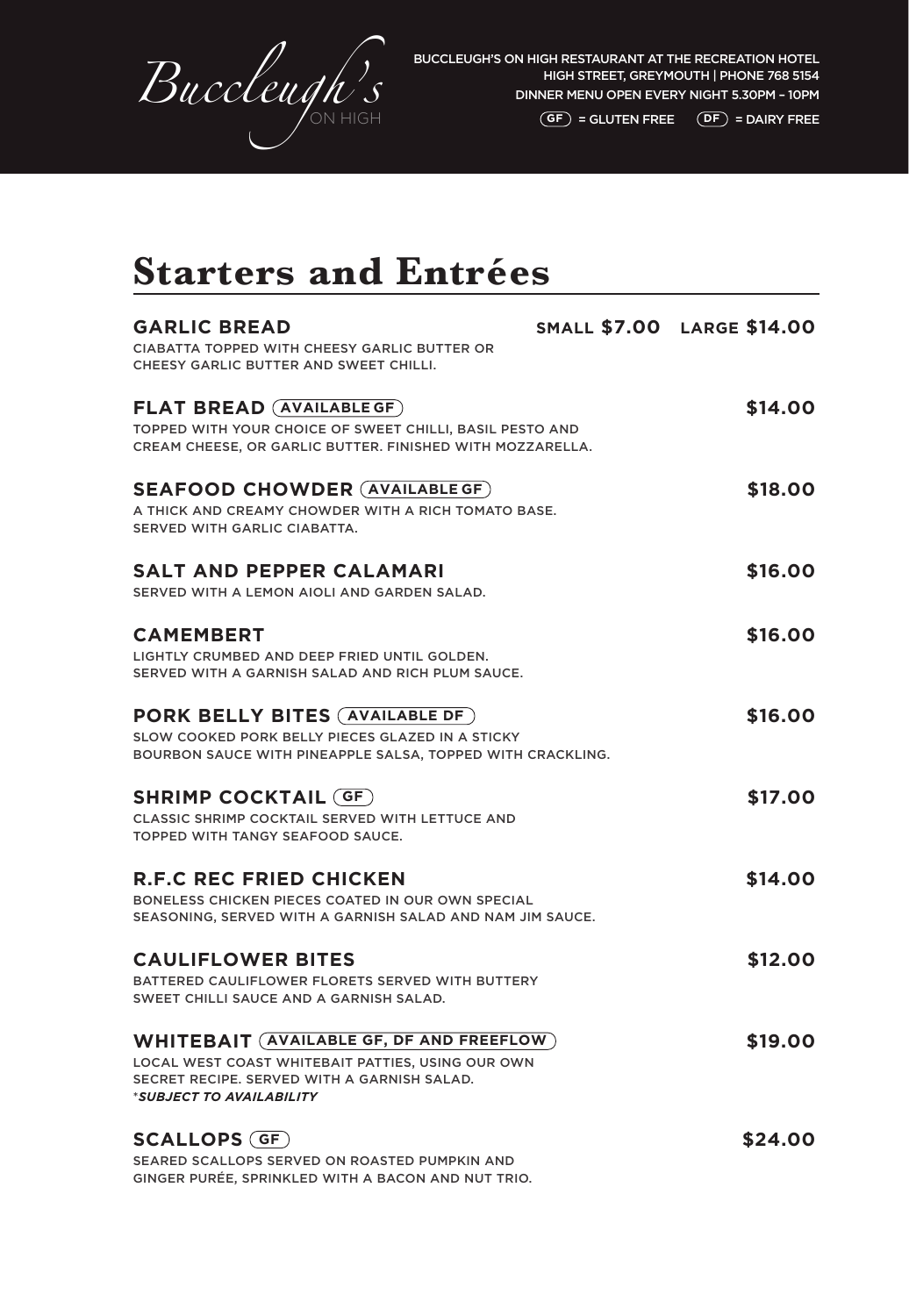

#### $\overline{GF}$  = GLUTEN FREE  $\overline{DF}$  = DAIRY FREE

# **Light Meals**

| REC CHICKEN SALAD (AVAILABLE GF)                                      | \$26.00 |
|-----------------------------------------------------------------------|---------|
| CRISPY CHICKEN STRIPS SERVED WITH CAMEMBERT, DICED BACON,             |         |
| SALAD MIX, AND CHERRY TOMATOES, FINISHED WITH A LIME DRESSING.        |         |
| <b>GREEN LIPPED MUSSELS (DF. AVAILABLE GF)</b>                        | \$26.00 |
| COOKED IN A HOUSEMADE COCONUT AND GINGER BROTH,                       |         |
| INFUSED WITH THAI GREEN SAUCE, SERVED WITH GARLIC CIABATTA.           |         |
| <b>MANGOLIAN BEEF SALAD</b>                                           | \$26.00 |
| MANGOLIAN BEEF STRIPS SERVED WITH CRISPY NOODLES, MUNG BEANS,         |         |
| CAPSICUM, RED ONION AND CASHEW NUTS, DRIZZLED WITH THAI DRESSING.     |         |
| <b>WARM LAMB SALAD (GF. AVAILABLE DF)</b>                             | \$26.00 |
| CRISPY SALAD GREENS TOPPED WITH GRILLED LAMB, ROASTED PINE NUTS,      |         |
| SLICED RADISH, TOPPED WITH BALSAMIC REDUCTION AND FINISHED WITH FETA. |         |
| <b>ENCHILLADO FILO (AVAILABLE GF AND VEGAN)</b>                       | \$27.00 |
| FILO CASE SERVED WITH A CREAMY VEGETABLE MEDLEY WITH KIDNEY BEANS.    |         |
| MUSHROOMS AND SWEET CORN.                                             |         |
| <b>CALAMARI SALAD (DF)</b>                                            | \$26.00 |
| SALT AND PEPPER CALAMARI, SERVED WITH SALAD GREENS,                   |         |
| CUCUMBER, RADISH, CHERRY TOMATOES AND SLICED ALMONDS.                 |         |
| FINISHED WITH ZESTY PAPRIKA MAYO.                                     |         |
| <b>PRAWN STACK (GF AND DF)</b>                                        | \$27.00 |
| GRILLED PRAWNS SERVED AROUND A PAWPAW, PINEAPPLE AND                  |         |
| AVOCADO STACK, DRIZZLED WITH LIME AND SWEET CHILLI SAUCE.             |         |

## **Mains**

#### **ROAST OF THE DAY (AVAILABLE GF AND DF)** PRICED ACCORDINGLY

TRADITIONAL ROAST OF THE DAY. SERVED WITH OVEN BAKED AND STEAMED VEGETABLES, HOMEMADE GRAVY AND CHEESE SAUCE.

### **PASTA OF THE DAY PASTA OF THE DAY**

ASK OUR WAIT STAFF FOR TODAY'S SELECTION.

### **FISH OF THE DAY PRICED ACCORDINGLY**

DEPENDING ON THE LOCAL CATCH AND AVAILABILITY, CHECK WITH YOUR FRIENDLY WAIT STAFF FOR TODAY'S CREATION.

### **BLUE COD** (AVAILABLE GF AND DF)  $$37.00$

CHATHAM ISLAND COD TEMPURA BATTERED OR PANFRIED. SERVED WITH SALAD AND FRIES.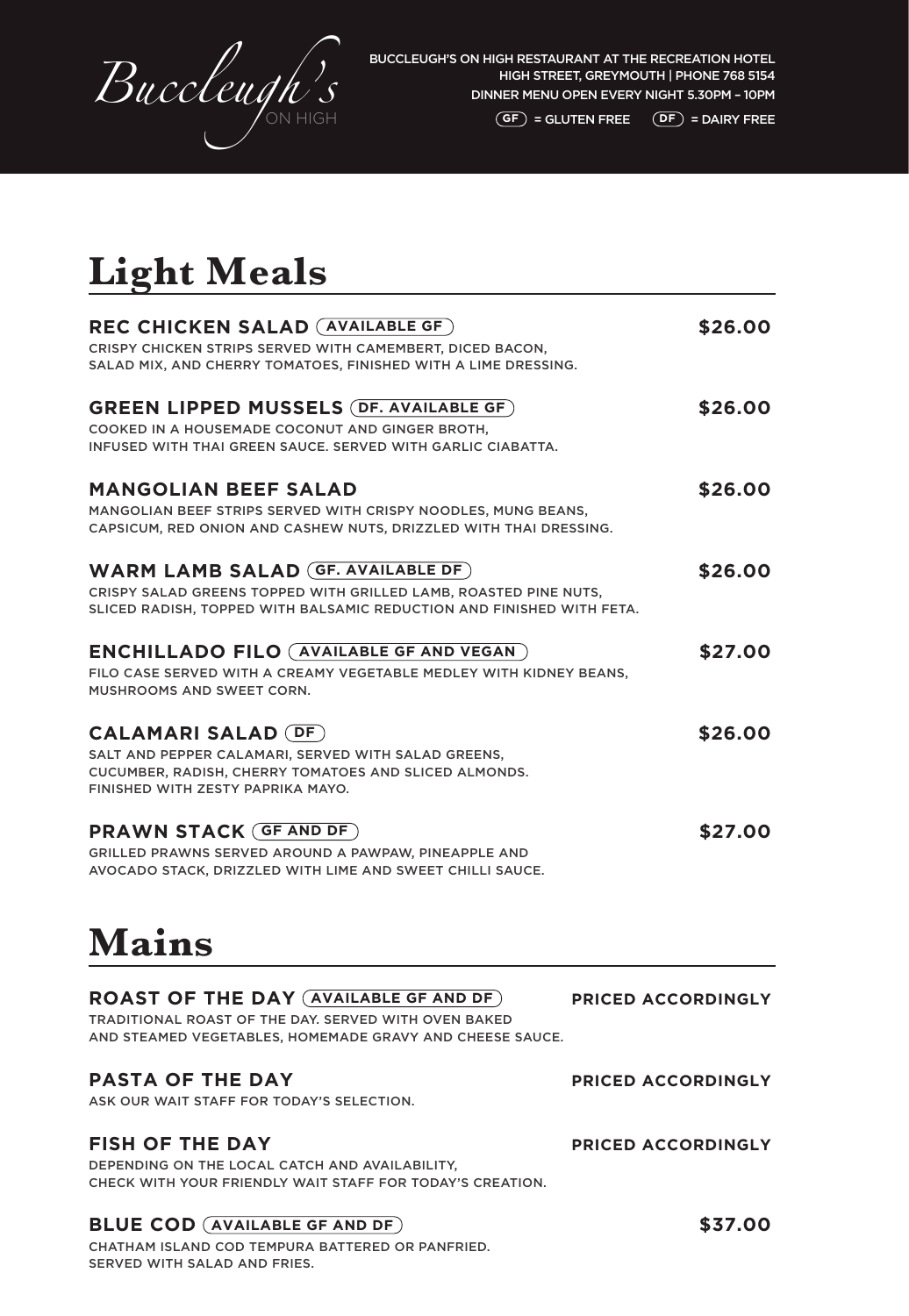

**GF** = GLUTEN FREE **DF** = DAIRY FREE

| <b>RIBEYE STEAK (AVAILABLE GF AND DF)</b>                                                                                | \$40.00 |
|--------------------------------------------------------------------------------------------------------------------------|---------|
| GENEROUS 300GM RIBEYE GRILLED TO YOUR LIKING, SERVED WITH YOUR                                                           |         |
| CHOICE OF CROSS CUT FRIES AND SALAD, OR VEGETABLES. ADD SAUCES TO                                                        |         |
| YOUR STEAK - PEPPER, MUSHROOM, JACK DANIELS BBQ SAUCE OR GARLIC BUTTER.                                                  |         |
| ADD TWO FREE RANGE EGGS FOR AN EXTRA \$3.00.                                                                             |         |
|                                                                                                                          |         |
| <b>SURF 'N' TURF (AVAILABLE GF AND DF)</b>                                                                               | \$49.00 |
| ADD PRAWNS AND SCALLOPS TO YOUR RIBEYE.                                                                                  |         |
|                                                                                                                          |         |
| PORK BELLY (AVAILABLE GF AND DF)                                                                                         | \$38.00 |
| SLOW COOKED PORK BELLY TOPPED WITH INFUSED PINEAPPLE, SERVED WITH                                                        |         |
| POTATO GRATIN, CHEF'S SELECTION OF VEGETABLES, AND FINISHED WITH                                                         |         |
| SMOKEY BOURBON MAPLE SAUCE.                                                                                              |         |
|                                                                                                                          |         |
| <b>CAJUN CHICKEN</b> (AVAILABLE GF AND VEGAN WITH TOFU)                                                                  | \$30.00 |
|                                                                                                                          |         |
| TRADITIONAL CREAMY CAJUN CHICKEN, SERVED WITH JASMINE RICE,<br>MASHED POTATO OR CAULIFLOWER RICE, TOPPED WITH A PAPADUM. |         |
| AVAILABLE MILD, MEDIUM OR HOT.                                                                                           |         |
|                                                                                                                          |         |
| <b>CANTERBURY VENISON (GF AND DF)</b>                                                                                    | \$40.00 |
|                                                                                                                          |         |
| TENDER VENISON COOKED TO YOUR LIKING, SUGGESTED MEDIUM TO                                                                |         |
| MEDIUM RARE. SERVED ON A KUMARA CAKE, WITH SEASONAL VEGETABLES,<br>FINISHED WITH A FLAMED GIN AND BERRY SAUCE.           |         |
|                                                                                                                          |         |
|                                                                                                                          |         |
| <b>LAMB RACK</b>                                                                                                         | \$42.00 |
| MUSTARD AND HERB DUSTED, SERVED WITH ROSEMARY AND LEMON PEPPER                                                           |         |
| GRILLED POTATOES, BABY CARROTS AND GREENS, FINISHED WITH GARLIC AND                                                      |         |
| MINT JELLY JUS.                                                                                                          |         |
|                                                                                                                          |         |
| <b>CREAMY SWEET CHILLI CHICKEN (GF)</b>                                                                                  | \$33.00 |
| TENDER CHICKEN THIGH SERVED WITH SMASHED KUMARA, CHEF'S SELECTION                                                        |         |
| OF VEGETABLES AND FINISHED WITH A CREAMY SWEET CHILLI SAUCE.                                                             |         |
|                                                                                                                          |         |
| <b>TOMAHAWK STEAK (AVAILABLE GF)</b>                                                                                     | \$55.00 |
| A "HUGE" 600GM FLINTSTONE STEAK. THIS STEAK HAS A GENEROUS MARBLING                                                      |         |
| THROUGHOUT AND ONE OF THE MOST DESIRABLE CUTS OF BEEF. SERVED ON THE                                                     |         |
| RIB BONE GRILLED TO YOUR LIKING, WITH GRILLED POTATOES AND SEASONAL                                                      |         |
| VEGETABLES, FINISHED WITH A RICH WHOLE MUSHROOM SAUCE.                                                                   |         |
|                                                                                                                          |         |
| <b>WHITEBAIT (AVAILABLE GF, DF AND FREEFLOW)</b>                                                                         | \$39.00 |
| LOCAL WEST COAST WHITEBAIT PATTIES, USING OUR OWN SECRET RECIPE,                                                         |         |
| SERVED WITH SALAD AND FRIES, *SUBJECT TO AVAILABILITY                                                                    |         |
|                                                                                                                          |         |
| <b>MOET CHAMPAGNE SCALLOPS (GF AND DF)</b>                                                                               | \$35.00 |
| PLUMP AND JUICY SCALLOPS SAUTÉED IN GARLIC BUTTER THEN FLAMBÉED IN                                                       |         |
| CHAMPAGNE, POACHED IN COCONUT CREAM AND FRESH HERBS, SERVED WITH                                                         |         |
| JASMINE RICE AND GARDEN SALAD. ALSO AVAILABLE WITH CAULIFLOWER RICE.                                                     |         |
|                                                                                                                          |         |

**MARLBOROUGH KING SALMON ONE \$35.00 TWO \$45.00 AVAILABLE GF AND DF**

GRILLED NEW ZEALAND KING SALMON SERVED ON PINEAPPLE RICE, STEAMED GREENS, AND TOPPED WITH MANGO AND AVOCADO SALSA.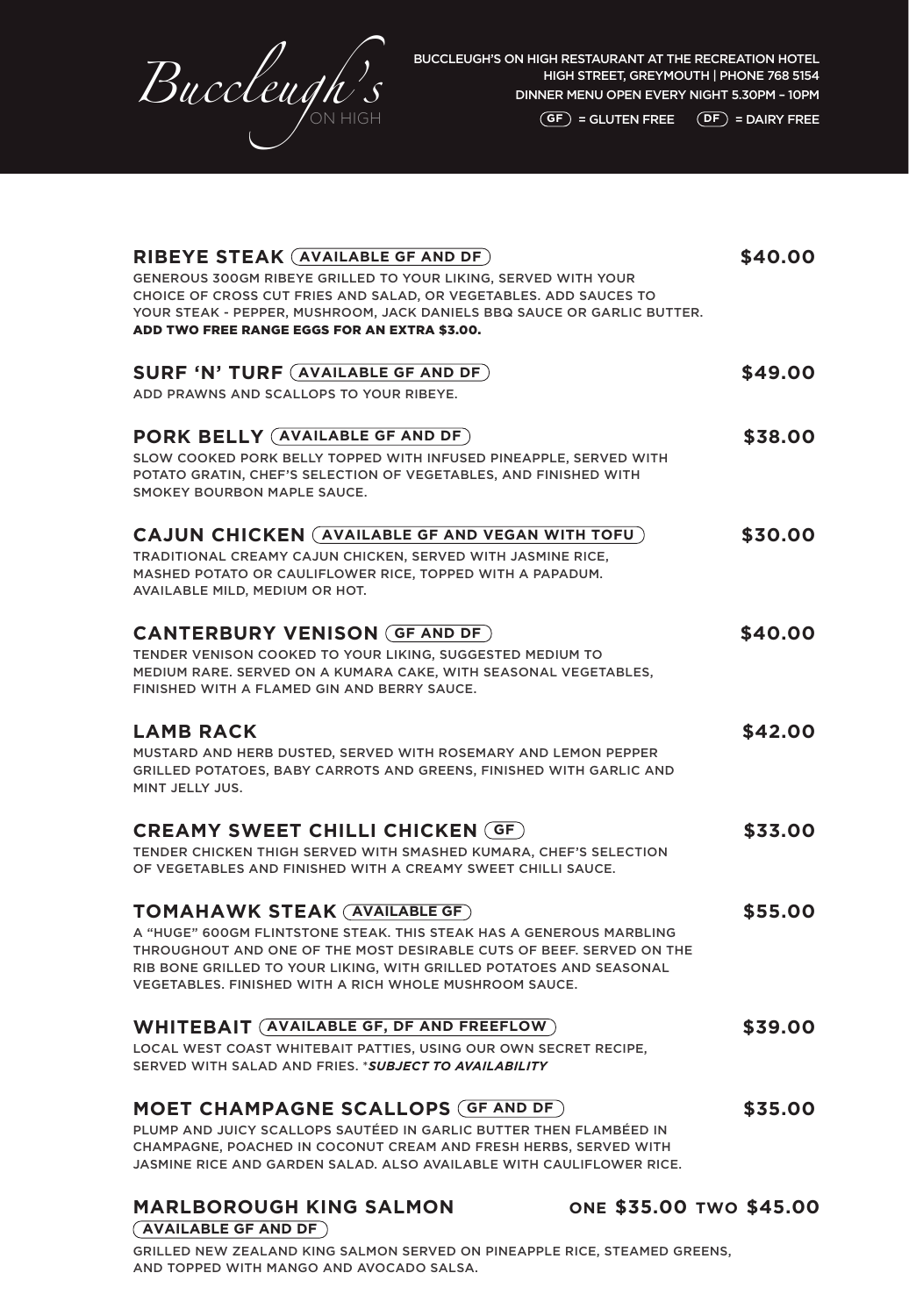

### **Children's Menu**

| <b>CHICKEN NUGGETS</b><br>SERVED WITH FRIES.                                                                                              | \$12.00 |
|-------------------------------------------------------------------------------------------------------------------------------------------|---------|
| FISH BITES (AVAILABLE GF AND DF)<br>BATTERED OR PANFRIED. SERVED WITH FRIES.                                                              | \$12.00 |
| <b>MINI HOTDOGS</b><br>SERVED WITH FRIES.                                                                                                 | \$12.00 |
| <b>PASTA</b><br>CHEESY STYLE NOVELTY PASTA SPRINKLED WITH CRISPY BACON.                                                                   | \$12.00 |
| <b>ROAST OF THE DAY (AVAILABLE GF AND DF)</b><br>SERVED WITH OVEN BAKED AND STEAMED VEGETABLES.<br>HOMEMADE GRAVY AND CHEESE SAUCE.       | \$12.00 |
| <b>R.F.C FOR KIDS</b><br>BONELESS CHICKEN PIECES COATED IN OUR OWN SPECIAL SEASONING,<br>SERVED WITH FRIES OR MASHED POTATO AND GRAVY.    | \$12.00 |
| <b>MINI BURGER</b><br>LOCALLY BAKED BUN WITH YOUR CHOICE OF CHICKEN AIOLI OR<br>BARBECUE BEEF WITH LETTUCE AND CHEESE. SERVED WITH FRIES. | \$12.00 |
| <b>ICE CREAM SUNDAE (AVAILABLE GF)</b><br>VANILLA ICE CREAM WITH YOUR CHOICE OF CHOCOLATE, CARAMEL<br>OR STRAWBERRY.                      | \$5.00  |

**AVAILABLE FOR CHILDREN AGED 10 YEARS AND UNDER. ASK OUR FRIENDLY STAFF FOR A FREE ACTIVITY PACK FOR YOUR CHILD.**